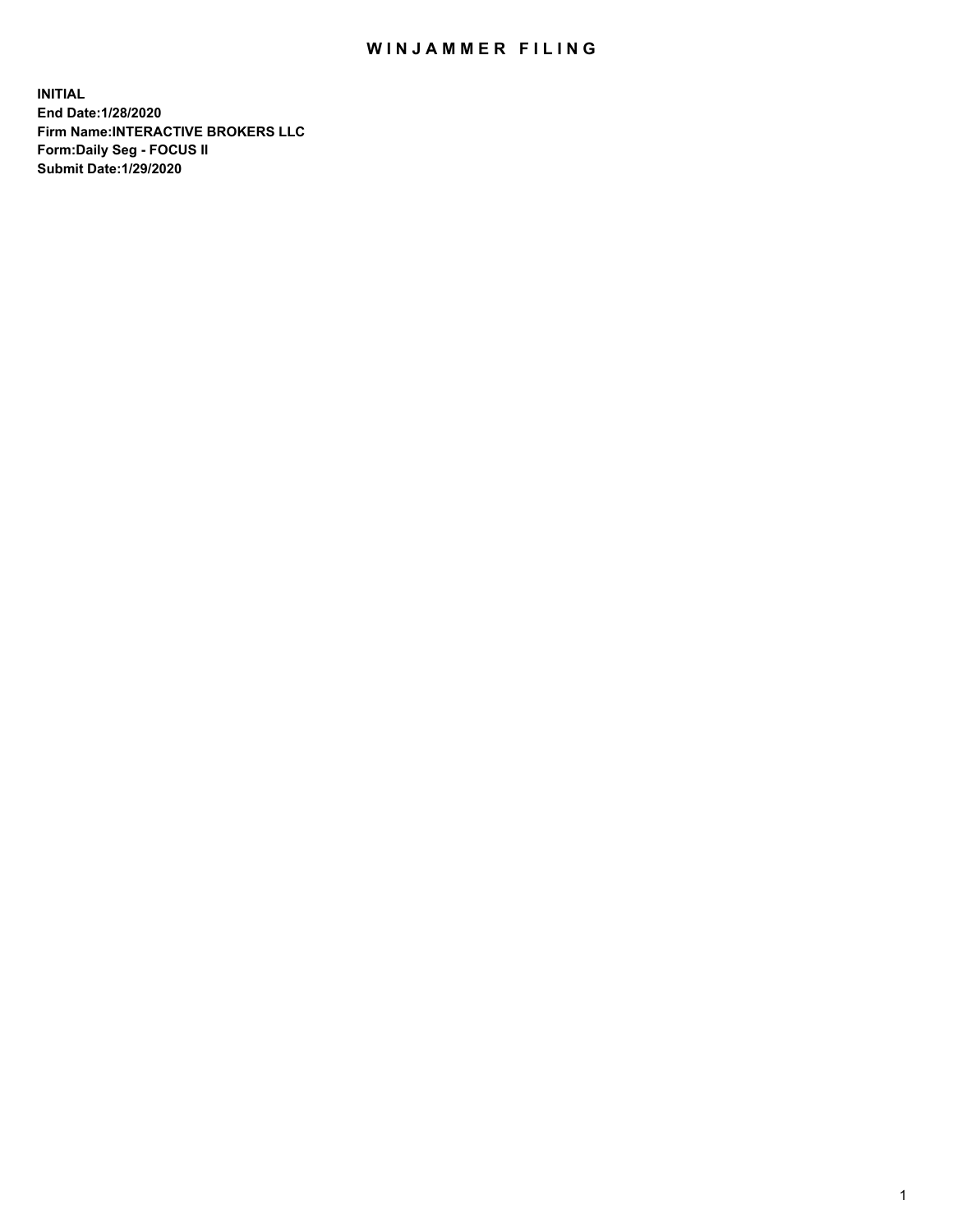**INITIAL End Date:1/28/2020 Firm Name:INTERACTIVE BROKERS LLC Form:Daily Seg - FOCUS II Submit Date:1/29/2020 Daily Segregation - Cover Page**

| Name of Company                                                                                                                                                                                                                                                                                                                 | <b>INTERACTIVE BROKERS LLC</b>                                                   |
|---------------------------------------------------------------------------------------------------------------------------------------------------------------------------------------------------------------------------------------------------------------------------------------------------------------------------------|----------------------------------------------------------------------------------|
| <b>Contact Name</b>                                                                                                                                                                                                                                                                                                             | <b>James Menicucci</b>                                                           |
| <b>Contact Phone Number</b>                                                                                                                                                                                                                                                                                                     | 203-618-8085                                                                     |
| <b>Contact Email Address</b>                                                                                                                                                                                                                                                                                                    | jmenicucci@interactivebrokers.c<br>om                                            |
| FCM's Customer Segregated Funds Residual Interest Target (choose one):<br>a. Minimum dollar amount: ; or<br>b. Minimum percentage of customer segregated funds required:% ; or<br>c. Dollar amount range between: and; or<br>d. Percentage range of customer segregated funds required between:% and%.                          | <u>0</u><br>$\overline{\mathbf{0}}$<br>155,000,000 245,000,000<br>0 <sub>0</sub> |
| FCM's Customer Secured Amount Funds Residual Interest Target (choose one):<br>a. Minimum dollar amount: ; or<br>b. Minimum percentage of customer secured funds required:%; or<br>c. Dollar amount range between: and; or<br>d. Percentage range of customer secured funds required between:% and%.                             | <u>0</u><br>$\overline{\mathbf{0}}$<br>80,000,000 120,000,000<br>0 <sub>0</sub>  |
| FCM's Cleared Swaps Customer Collateral Residual Interest Target (choose one):<br>a. Minimum dollar amount: ; or<br>b. Minimum percentage of cleared swaps customer collateral required:%; or<br>c. Dollar amount range between: and; or<br>d. Percentage range of cleared swaps customer collateral required between: % and %. | <u>0</u><br>$\underline{\mathbf{0}}$<br>0 <sub>0</sub><br>0 <sub>0</sub>         |

Attach supporting documents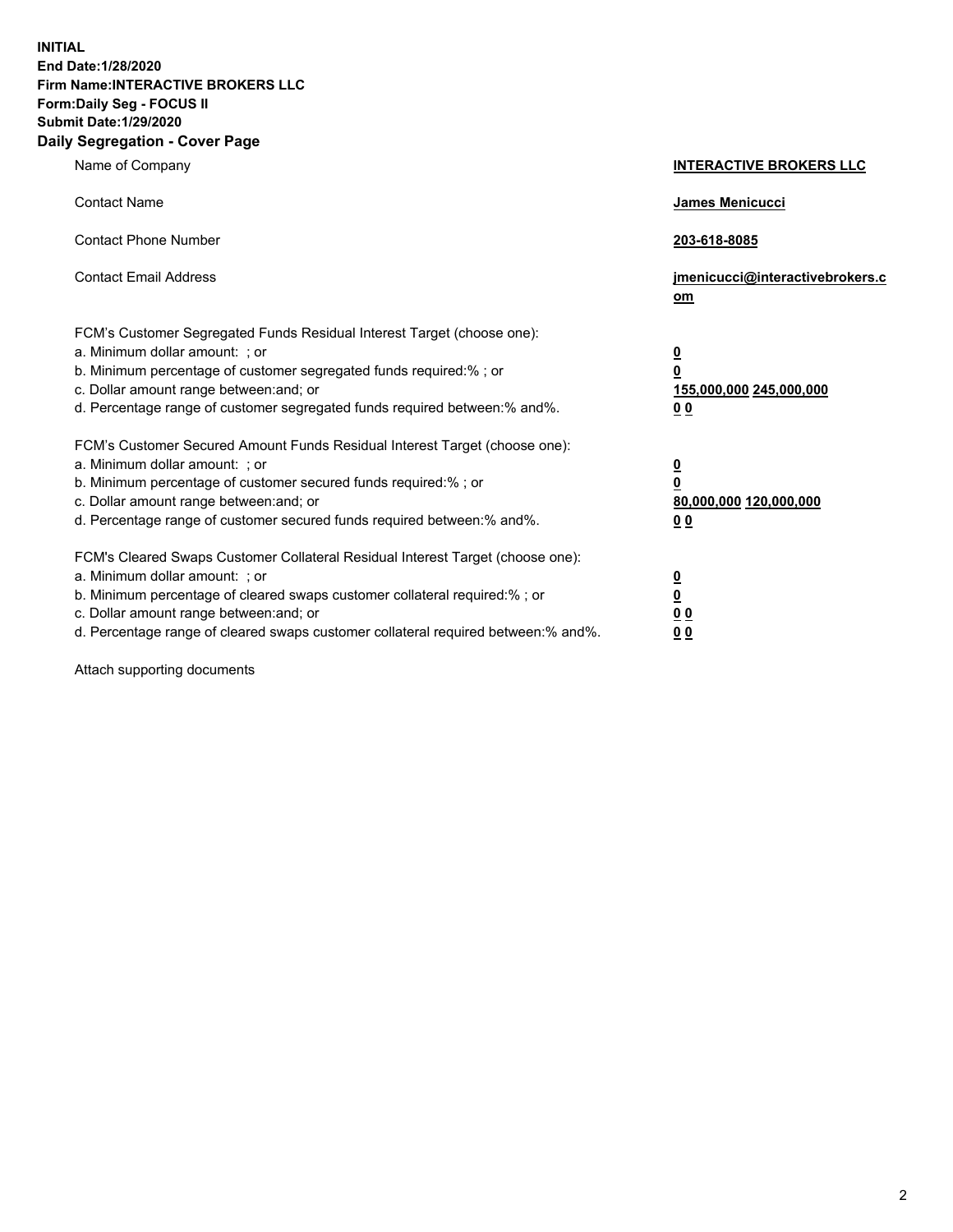**INITIAL End Date:1/28/2020 Firm Name:INTERACTIVE BROKERS LLC Form:Daily Seg - FOCUS II Submit Date:1/29/2020 Daily Segregation - Secured Amounts**

|     | Pany Ocgi cganon - Occarca Anioanta                                                         |                                           |
|-----|---------------------------------------------------------------------------------------------|-------------------------------------------|
|     | Foreign Futures and Foreign Options Secured Amounts                                         |                                           |
|     | Amount required to be set aside pursuant to law, rule or regulation of a foreign            | $0$ [7305]                                |
|     | government or a rule of a self-regulatory organization authorized thereunder                |                                           |
| 1.  | Net ledger balance - Foreign Futures and Foreign Option Trading - All Customers             |                                           |
|     | A. Cash                                                                                     | 486,525,961 [7315]                        |
|     | B. Securities (at market)                                                                   | 0 [7317]                                  |
| 2.  | Net unrealized profit (loss) in open futures contracts traded on a foreign board of trade   | 12,391,734 [7325]                         |
| 3.  | Exchange traded options                                                                     |                                           |
|     | a. Market value of open option contracts purchased on a foreign board of trade              | 200,559 [7335]                            |
|     | b. Market value of open contracts granted (sold) on a foreign board of trade                | -275,199 [7337]                           |
| 4.  | Net equity (deficit) (add lines 1.2. and 3.)                                                | 498,843,055 [7345]                        |
| 5.  | Account liquidating to a deficit and account with a debit balances - gross amount           | 3,691 [7351]                              |
|     | Less: amount offset by customer owned securities                                            | 0 [7352] 3,691 [7354]                     |
| 6.  | Amount required to be set aside as the secured amount - Net Liquidating Equity              | 498,846,746 [7355]                        |
|     | Method (add lines 4 and 5)                                                                  |                                           |
| 7.  | Greater of amount required to be set aside pursuant to foreign jurisdiction (above) or line | 498,846,746 [7360]                        |
|     | 6.                                                                                          |                                           |
|     | FUNDS DEPOSITED IN SEPARATE REGULATION 30.7 ACCOUNTS                                        |                                           |
| 1.  | Cash in banks                                                                               |                                           |
|     | A. Banks located in the United States                                                       | 49,754,446 [7500]                         |
|     | B. Other banks qualified under Regulation 30.7                                              | 0 [7520] 49,754,446 [7530]                |
| 2.  | Securities                                                                                  |                                           |
|     | A. In safekeeping with banks located in the United States                                   | 467,396,875 [7540]                        |
|     | B. In safekeeping with other banks qualified under Regulation 30.7                          | 0 [7560] 467,396,875 [7570]               |
| 3.  | Equities with registered futures commission merchants                                       |                                           |
|     | A. Cash                                                                                     | $0$ [7580]                                |
|     | <b>B.</b> Securities                                                                        | $0$ [7590]                                |
|     | C. Unrealized gain (loss) on open futures contracts                                         | $0$ [7600]                                |
|     | D. Value of long option contracts                                                           | $0$ [7610]                                |
|     | E. Value of short option contracts                                                          | 0 [7615] 0 [7620]                         |
| 4.  | Amounts held by clearing organizations of foreign boards of trade                           |                                           |
|     | A. Cash                                                                                     | $0$ [7640]                                |
|     | <b>B.</b> Securities                                                                        | $0$ [7650]                                |
|     | C. Amount due to (from) clearing organization - daily variation                             | $0$ [7660]                                |
|     | D. Value of long option contracts                                                           | $0$ [7670]                                |
|     | E. Value of short option contracts                                                          | 0 [7675] 0 [7680]                         |
| 5.  | Amounts held by members of foreign boards of trade                                          |                                           |
|     | A. Cash                                                                                     | 93,894,599 [7700]                         |
|     | <b>B.</b> Securities                                                                        | $0$ [7710]                                |
|     | C. Unrealized gain (loss) on open futures contracts                                         | 8,388,493 [7720]                          |
|     | D. Value of long option contracts                                                           | 200,559 [7730]                            |
|     | E. Value of short option contracts                                                          | <u>-275,199</u> [7735] 102,208,452 [7740] |
| 6.  | Amounts with other depositories designated by a foreign board of trade                      | $0$ [7760]                                |
| 7.  | Segregated funds on hand                                                                    | $0$ [7765]                                |
| 8.  | Total funds in separate section 30.7 accounts                                               | 619,359,773 [7770]                        |
| 9.  | Excess (deficiency) Set Aside for Secured Amount (subtract line 7 Secured Statement         | 120,513,027 [7380]                        |
|     | Page 1 from Line 8)                                                                         |                                           |
| 10. | Management Target Amount for Excess funds in separate section 30.7 accounts                 | 80,000,000 [7780]                         |
| 11. | Excess (deficiency) funds in separate 30.7 accounts over (under) Management Target          | 40,513,027 [7785]                         |
|     |                                                                                             |                                           |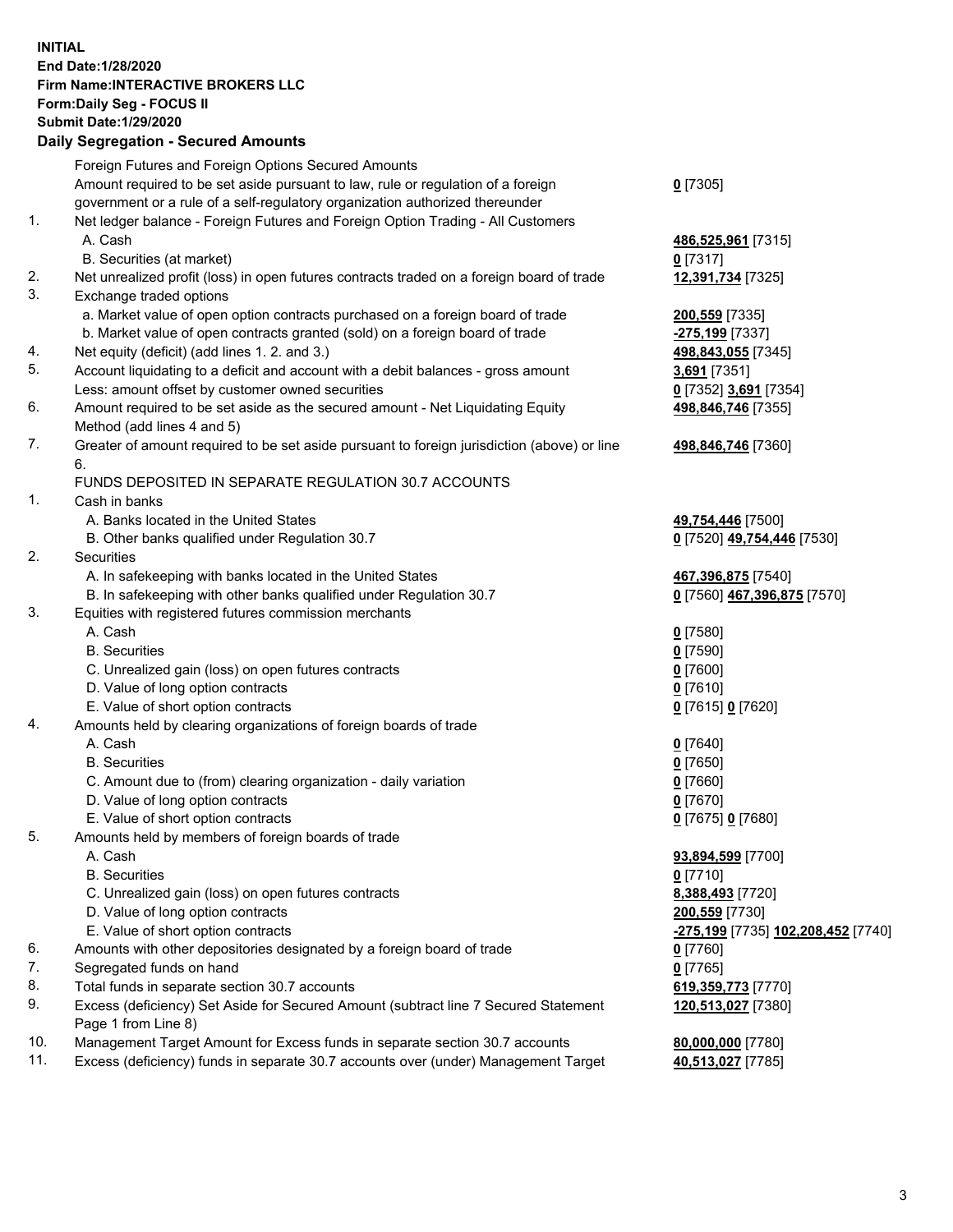**INITIAL End Date:1/28/2020 Firm Name:INTERACTIVE BROKERS LLC Form:Daily Seg - FOCUS II Submit Date:1/29/2020 Daily Segregation - Segregation Statement** SEGREGATION REQUIREMENTS(Section 4d(2) of the CEAct) 1. Net ledger balance A. Cash **4,258,095,028** [7010] B. Securities (at market) **0** [7020] 2. Net unrealized profit (loss) in open futures contracts traded on a contract market **-62,881,051** [7030] 3. Exchange traded options A. Add market value of open option contracts purchased on a contract market **203,980,354** [7032] B. Deduct market value of open option contracts granted (sold) on a contract market **-254,561,676** [7033] 4. Net equity (deficit) (add lines 1, 2 and 3) **4,144,632,655** [7040] 5. Accounts liquidating to a deficit and accounts with debit balances - gross amount **935,016** [7045] Less: amount offset by customer securities **0** [7047] **935,016** [7050] 6. Amount required to be segregated (add lines 4 and 5) **4,145,567,671** [7060] FUNDS IN SEGREGATED ACCOUNTS 7. Deposited in segregated funds bank accounts A. Cash **1,087,161,808** [7070] B. Securities representing investments of customers' funds (at market) **1,829,954,480** [7080] C. Securities held for particular customers or option customers in lieu of cash (at market) **0** [7090] 8. Margins on deposit with derivatives clearing organizations of contract markets A. Cash **5,970,641** [7100] B. Securities representing investments of customers' funds (at market) **1,467,757,840** [7110] C. Securities held for particular customers or option customers in lieu of cash (at market) **0** [7120] 9. Net settlement from (to) derivatives clearing organizations of contract markets **6,430,940** [7130] 10. Exchange traded options A. Value of open long option contracts **204,811,319** [7132] B. Value of open short option contracts **-255,422,267** [7133] 11. Net equities with other FCMs A. Net liquidating equity **0** [7140] B. Securities representing investments of customers' funds (at market) **0** [7160] C. Securities held for particular customers or option customers in lieu of cash (at market) **0** [7170] 12. Segregated funds on hand **0** [7150] 13. Total amount in segregation (add lines 7 through 12) **4,346,664,761** [7180] 14. Excess (deficiency) funds in segregation (subtract line 6 from line 13) **201,097,090** [7190] 15. Management Target Amount for Excess funds in segregation **155,000,000** [7194]

16. Excess (deficiency) funds in segregation over (under) Management Target Amount Excess

**46,097,090** [7198]